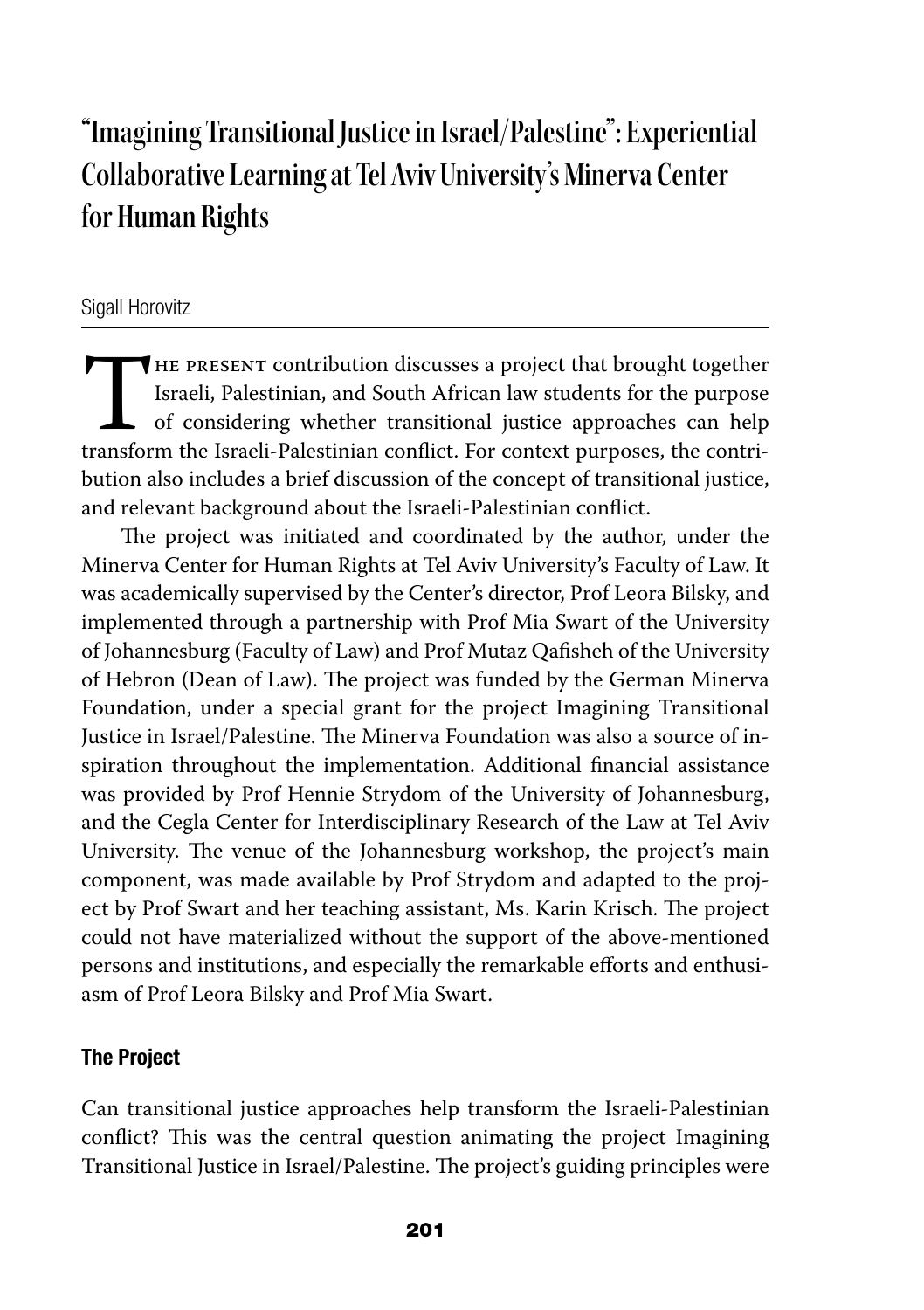

Project participants with Justice Richard Goldstone (front row, fifth from left).

that students from Israel and Palestine must consider this question together to ensure that all perspectives are taken into account, and that an effective consideration of this question requires not only an understanding of transitional justice theories but also empirical knowledge of how these theories play out in reality. Following a competitive selection process, twenty law students from the Israeli Tel Aviv University, the Palestinian Hebron University, and the South African University of Johannesburg were chosen to participate in the project. They were taught transitional justice theories on campus, and were then sent to "experience" transitional justice "in action" in a special workshop in Johannesburg. The transition from Apartheid to democracy in South Africa was accompanied by a variety of transitional justice processes, some of which continue to take place today, and the country therefore offers unique opportunities to observe firsthand transitional justice processes and their effects. The project thus combined two approaches that are still uncommon in Israeli law schools: experiential learning and Israeli-Palestinian collaboration.

The workshop in South Africa was dedicated to assessing that country's transitional justice experiences, including from critical perspectives, and drawing lessons for Israel/Palestine. The workshop lasted two weeks and combined lectures, study sessions, site visits, film screenings, and discussions with activists. Traveling to South Africa enabled the Israeli and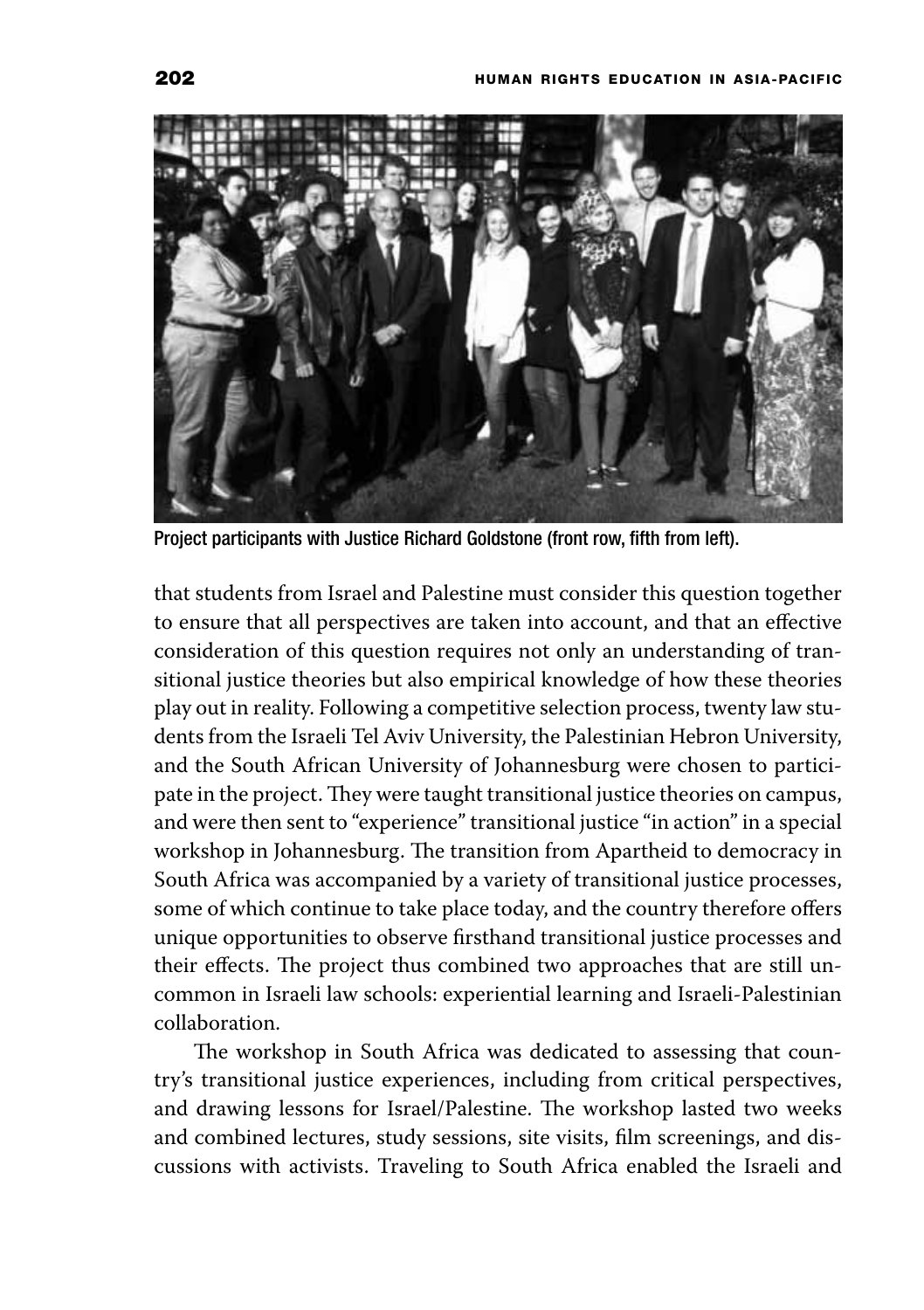Palestinian students to observe ongoing transitional justice practices, critically assess past transitional justice processes, meet relevant experts, and study with local students who were "beneficiaries" of transitional justice. The trip also allowed the Israelis and Palestinians to interact with each other, a rare occurrence given the current political climate in Israel/Palestine. Drawing on the workshop, the students wrote research papers on possible transitional justice approaches for Israel/Palestine. The project culminated with academic conferences in Tel Aviv and Hebron, where the students presented their papers and discussed them with local and international scholars. Before addressing the project in further detail, in order to understand it in context, the following paragraphs provide an overview of the field of transitional justice and background information about the Israeli-Palestinian conflict.

## Conceptual Framework: Transitional Justice

Transitional justice is an interdisciplinary field of study and practice concerned with addressing legacies of human rights abuses in the context of transitions to peace and democracy. Transitional justice theories posit that acknowledging and rectifying past injustices helps foster conditions for peace, reconciliation and democracy. Transitional justice approaches can be judicial or non-judicial, and they include criminal trials, institutional and legal reforms, truth commissions, reparation schemes and memorialization programs. These approaches are considered both normatively required (as a response to human rights violations) as well as pragmatically important for consolidating peace and democracy in the aftermath of conflict and repression. The victim-centeredness and backward-looking aspects of transitional justice distinguish it from fields such as conflict resolution and peace building.

The field of transitional justice started attracting international attention, among both scholars and practitioners, after the operation of the South African Truth and Reconciliation Commission in the 1990s. Transitional justice approaches are most commonly invoked in transitions from civil wars and repressive regimes, where former rival groups seek to consolidate peace within one political system. However, transitional justice is increasingly discussed in connection with post-conflict transitions involving two or more political systems. For example, post-World War II accountability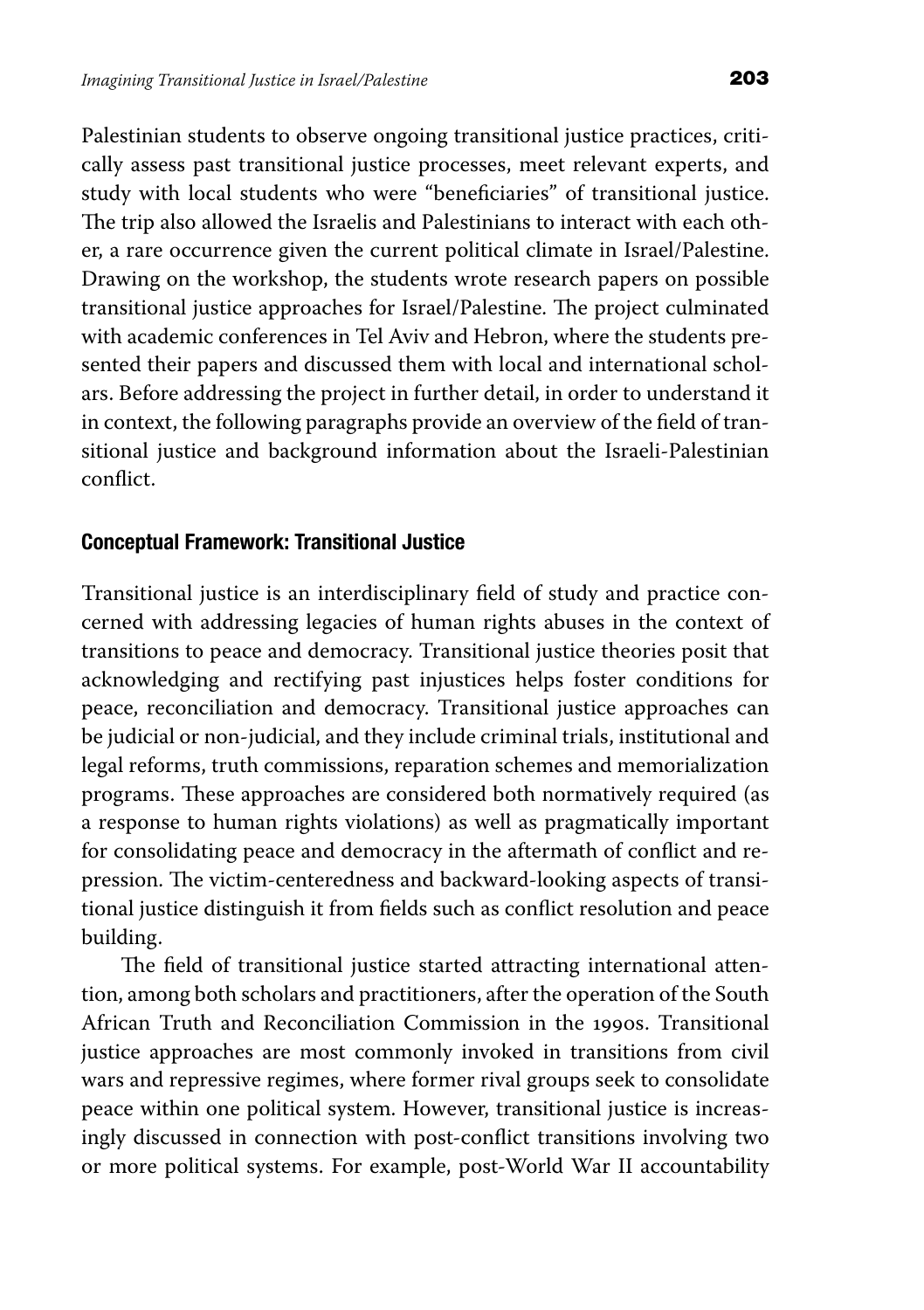and reparation mechanisms, such as the Nuremberg trials and the German-Israeli Reparations Agreement, have been examined from a transitional justice perspective. Dealing with the past through these approaches can be conducive to reconciliation between peoples.

Another important development in the field is the initiation of transitional justice approaches when the conflict is still active, in an attempt to bring it to an end. For example, accountability and reparation mechanisms have been adopted in Colombia as part of an effort to foster conditions for an effective peace agreement. Transitional justice approaches are sometimes adopted in times of conflict due to the "shadow effect" of a new global justice actor that could intervene in active conflicts – the International Criminal Court (icc). The icc, established by an international treaty in July 2002, adjudicates atrocities that states do not investigate. States can thwart icc interventions by addressing their conflict-related abuses domestically, including through transitional justice mechanisms.

## Background: The Israeli-Palestinian Conflict

The Israeli-Palestinian conflict revolves around competing claims by Jews and Palestinians to historical rights over the land between the Mediterranean Sea and the Jordan River. The conflict started in the early 20th century, when the relevant land was referred to as "Palestine" and was governed by the British under a League of Nations mandate. The majority of the inhabitants at the time were Arab Muslims, but there was also a Jewish presence. Jews fleeing from persecution in Europe immigrated to mandatory Palestine, which they considered their historical land and where they sought to establish a national homeland. Competing national interests of the Arab and Jewish populations of mandatory Palestine escalated into violent riots in 1929 and again in 1936-1939. Jews continued to immigrate to the area, especially during and immediately after World War II and the Holocaust.

In November 1947, the un issued a resolution ending the British mandate over Palestine and dividing the area into two states – one Jewish and one Arab. This partition plan was met with local resistance and a civil war erupted between the Jews and Arabs of Palestine. The Jewish forces won the war and, in May 1948, established the State of Israel in the area defined today by the "green line". In response, the surrounding Arab nations attacked Israel and sparked a war which lasted until July 1949. The local and inter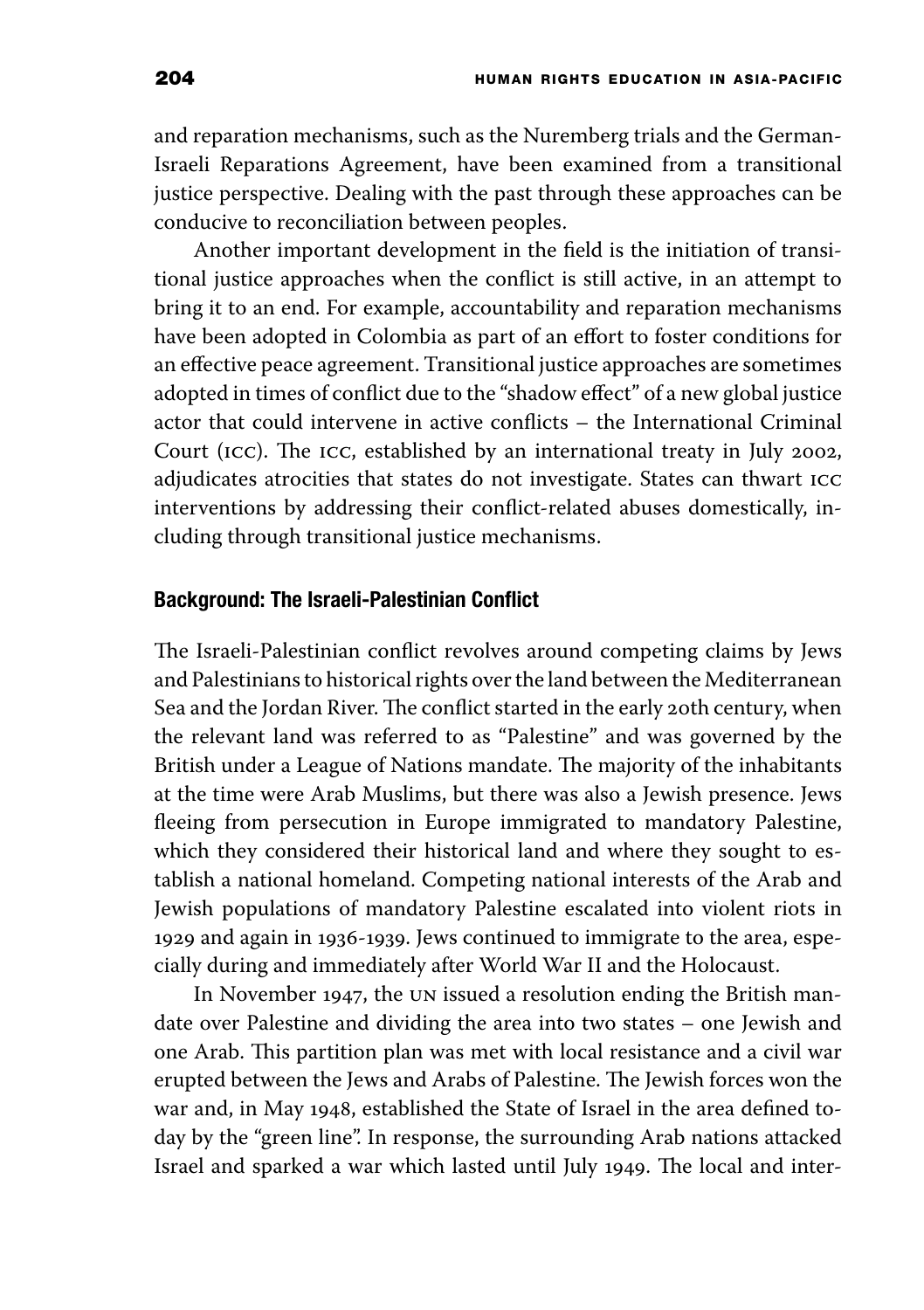national hostilities are considered by Jews as different stages of Israel's War of Independence, while Palestinians refer to them as the "Nakba" (which in Arabic means "catastrophe") because of their mass displacement and dispossession. Some commentators refer to the hostilities as the 1948 Arab-Israeli War.

 During the 1948 Arab-Israeli War, approximately 700,000 Palestinians fled or were forced out of the green line. Most of them settled in refugee camps in Gaza and the West Bank, areas that were controlled by Egypt and Jordan. Another war between Israel and the surrounding Arab nations broke out in 1967, ending with the occupation by Israel of Gaza and the West Bank, territories inhabiting large Palestinian populations. Today, the West Bank remains under Israeli occupation although the Palestinian Authority controls parts of it. The Jews who settle in the West Bank are known as "settlers." Gaza is under Israeli blockade and is effectively controlled by Hamas, an Islamist fundamentalist party.

In addition to competing land claims, the Israeli-Palestinian conflict is fueled by the parties' mutually exclusive narratives of the past, their denial of each other's nationhood and national aspirations, and their competition over victimhood. While Jews blame the Palestinians for resorting to violence in 1947-1948 and for terrorist attacks ever since, Palestinians blame Israel for their 1948 displacement and dispossession and for occupying their lands and using force against them to this day.

In 2012, the un recognized the existence of a State of Palestine within Gaza and the West Bank. Having been recognized as a state, Palestine joined a number of international treaties including the Rome Statute of the icc. Recently, the Palestinian Authority requested the icc to investigate and prosecute alleged war crimes committed by Israelis against Palestinians in the West Bank and Gaza.

## Relevance of Transitional Justice to Israel/Palestine

Many argue that transitional justice is inapplicable to the situation in Israel/ Palestine, because the conflict is still ongoing and since the sought resolution is one of separation rather than unification. Indeed, thus far, transitional justice approaches aimed at officially acknowledging and addressing historical injustices – most notably events around the 1948 Israeli-Arab War and their consequences – have not been adopted in connection with the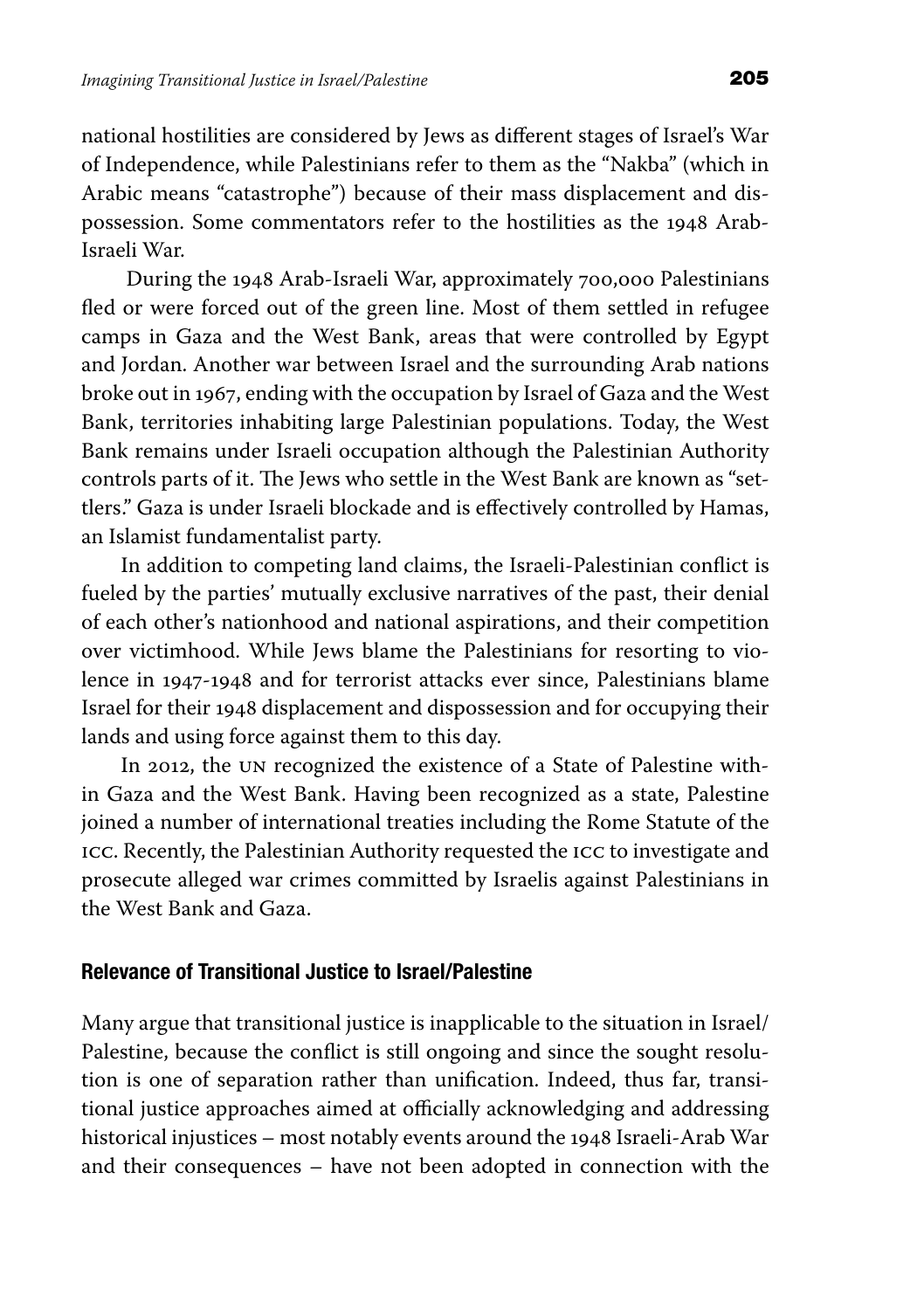Israeli-Palestinian conflict. The idea of addressing past injustices in Israel/ Palestine was rejected in the Oslo peace process and in many of the peace initiatives since then. However, as explained earlier, transitional justice approaches can be initiated when the conflict is active, and in connection with transitions involving two or more political systems.

In this light, it is worth considering the relevance of transitional justice to the Israeli-Palestinian conflict. For example, could transitional justice institutions such as truth commissions or reparation programs, or other responses that acknowledge and address historical injustices, help resolve the Israeli-Palestinian conflict? Could they provide some measure of justice? Could they at least help determine to whom justice is owed and for what? Are there any transitional justice theories or lessons from transitional justice practices that could be helpful to Israel/Palestine? Absent official transitional justice measures, can civil society actors advance alternative forms of transitional justice through bottom-up initiatives? These were the questions confronting the students participating in the project Imagining Transitional Justice in Israel/Palestine.

#### Collaborative Transitional Justice Project

Imagining Transitional Justice in Israel/Palestine involved law students from Tel Aviv, Hebron and South Africa, and encouraged them to collaboratively consider transitional justice's applicability to the Israeli-Palestinian conflict. The participants were chosen following interviews and a competitive selection process that took into account their merits, interests and personality. The project had three stages: (1) The preparatory stage, in which the students gained relevant theoretical knowledge by completing a transitional justice course at their respective universities; (2) The experiential stage, in which the students traveled to South Africa to study transitional justice "in action" through a special workshop designed for this purpose; (3) The concluding stage, in which the students wrote research papers on possible transitional justice approaches for Israel/Palestine and presented these papers in academic conferences in Israel and Palestine.

The preparatory courses were taught in parallel in Tel Aviv, Johannesburg and Hebron, in accordance with a syllabus developed especially for the project. These were conventional university courses focusing on transitional justice theories, but they were also designed to prepare the students for the trip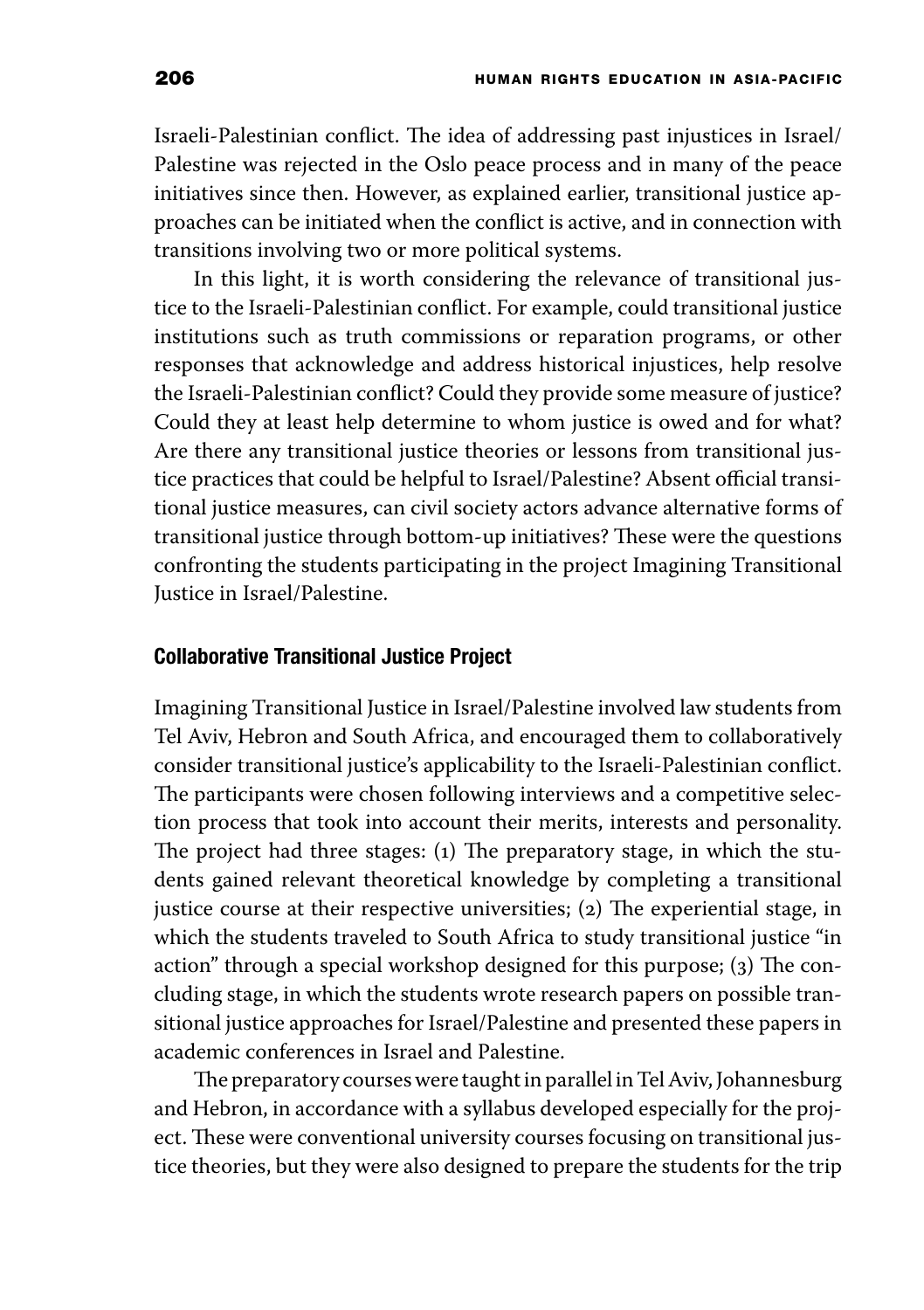

Israelis, Palestinians and South Africans studying together.

to South Africa. The students participating in these courses were delighted to discover a new approach to conflict resolution, one that simultaneously focuses on the individual and the collective, and has justice as a central element. In addition, the Israeli and Palestinian students were enthusiastic about the idea of traveling to South Africa, and the prospects of meeting students from the "other side" of the conflict. Given the strong social pressure on both sides to refrain from engaging in such collaborative projects, and the prevailing mutual stigmas, we were quite impressed by the students' interest in meeting and studying with their counterparts from the other side.

It should be mentioned in this context that Israelis and Palestinians are prohibited by law from entering each other's cities. This lack of direct contact entrenches mutual fears and stigmas that fuel the conflict. It also makes it very difficult for students from both sides to engage in collaborative programs in Israel or Palestine. Israeli-Palestinian interaction in third states is also quite limited, given the financial and logistical difficulties involved in traveling abroad (especially for Palestinians, whose international travel is severely restricted by the Israeli authorities). Another obstacle to such interactions is the policy of "anti-normalization", a grassroots movement in Palestine that urges Palestinians to refrain from collaborating with Israelis, as a form of non-violent resistance to the occupation.

We decided to carry out the project despite these challenges. Sadly, every step of the way revealed how the Israeli-Palestinian conflict itself obstructs any efforts to transform it. Within weeks of receiving the grant for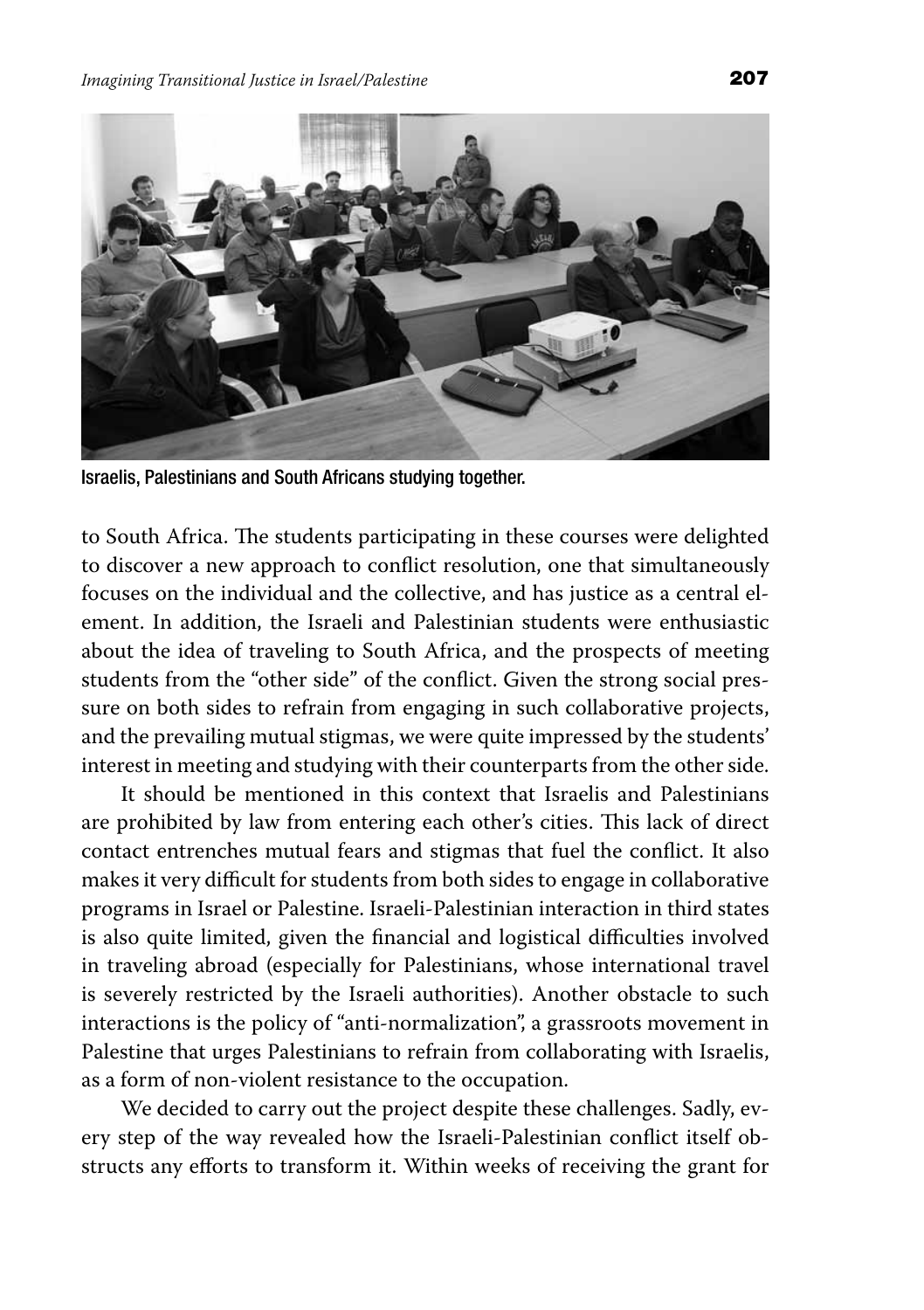the project, our original Palestinian counterparts withdrew from the project. The Johannesburg workshop was two months away. Determined to go ahead with the plans, we welcomed an initiative to involve a student delegation from Hebron University's College of Law. The new group of Palestinian students made great efforts to complete the on-campus transitional justice course in a very short period. The project was saved. Or so it seemed.

Days before the start of the Johannesburg workshop, three young Israeli settlers were abducted by Palestinians near Hebron. This led to serious political tensions and the imposition of a travel ban on Hebron residents by the Israeli Defense Forces. Without special permits, the Palestinian students would be prohibited from traveling to the airport to catch their flight to Johannesburg. The chances of getting such permits were slim. Believing in the importance of the workshop for the future of Israelis and Palestinians, the South African Ambassador to Israel decided to intervene. Addressing top Israeli government and military officials, the Ambassador explained how important it was that Israelis and Palestinians learn from his country's experience with peace and justice. The Israeli officials listened, and eventually granted the Palestinian students special travel permits. The workshop in Johannesburg would take place after all.

#### Experiential Workshop In South Africa

South Africa was chosen as the trip's destination because this country demonstrated how transitional justice mechanisms, such as the Truth and Reconciliation Commission (trc) and a new Constitution and Constitutional Court, can help a society transition from conflict and repression to peace and democracy. The South African society still engages with transitional justice today, as discussions continue to take place regarding the opening of criminal investigations and the delivery of reparations for Apartheid-related crimes. South Africa's intensive and continuous engagement with transitional justice in the last twenty years makes it an exciting place to observe transitional justice processes "in action." While many lessons can be learned from South Africa's transitional justice practices, important insights can also be gained from the weaknesses and failures of these experiences. For example, some argue that the endemic corruption, high crime rates and extreme racial inequalities in today's South Africa suggest that reconciliation and the rule of law have not entirely been attained.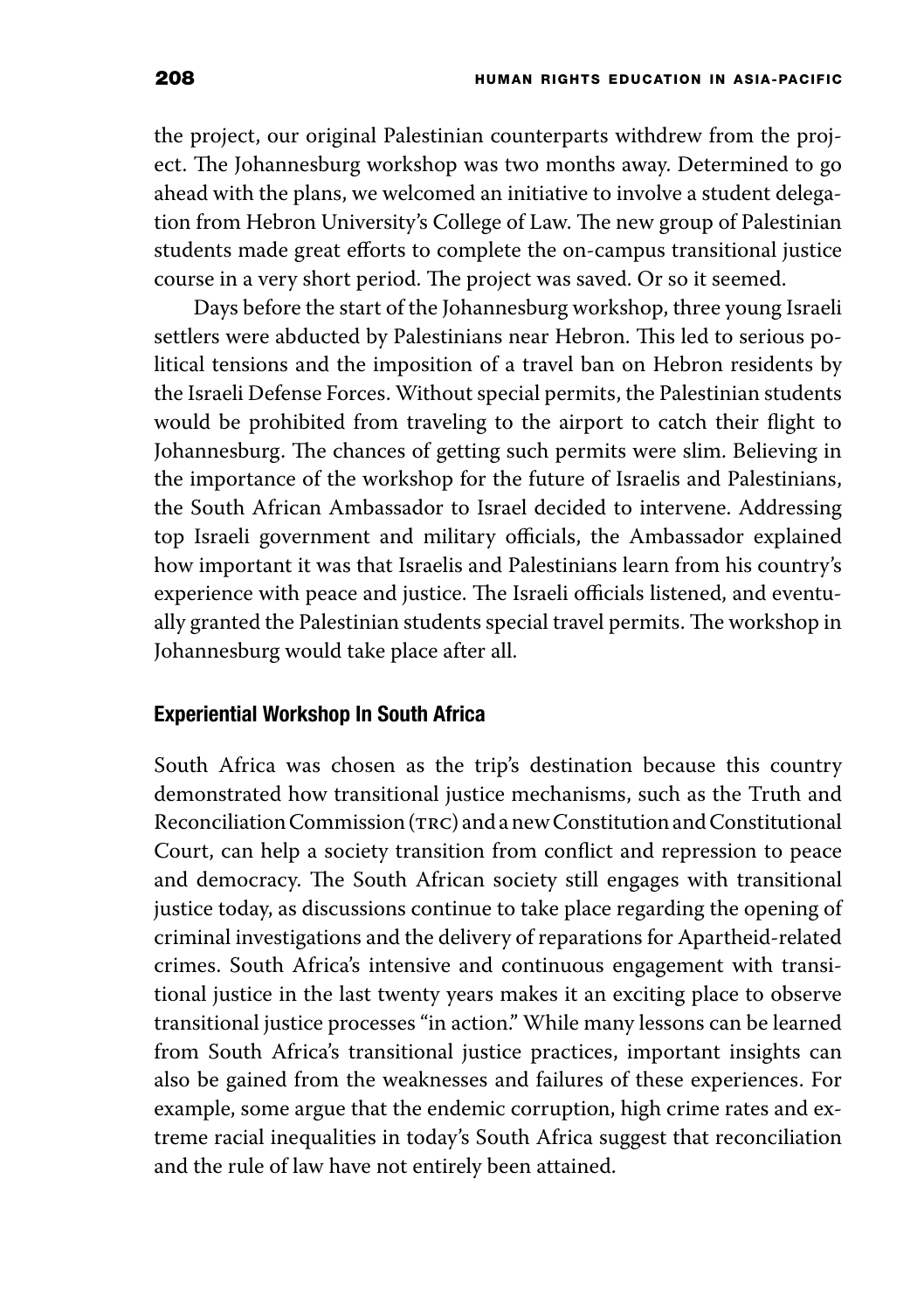

Group photo at workshop venue.

The activities in South Africa were organized under a special workshop held at the University of Johannesburg. Twenty law students from Israel, Palestine and South Africa participated in the workshop. The Israelis and Palestinians met each other for the first time in Johannesburg, as all attempts to organize a meeting of the two groups in Israel/Palestine failed due to the political realities. The involvement of South African students allowed the Israelis and Palestinians to study and interact with youth who were raised under Apartheid but have since become part of a racially mixed democratic society. The South African students enriched the program by sharing their perspectives as beneficiaries of transitional justice processes. They also extended a warm welcome to the Israeli and Palestinian students, making them feel at home at every stage of the program.

The workshop was designed especially for our project, and was dedicated to assessing South Africa's transitional justice experiences and drawing lessons for Israel/Palestine. It combined didactic approaches with experiential learning methods. Both the experiential and the didactic parts of the workshop were designed to encourage extensive interactions among the participants. The workshop was based at a beautiful villa with spacious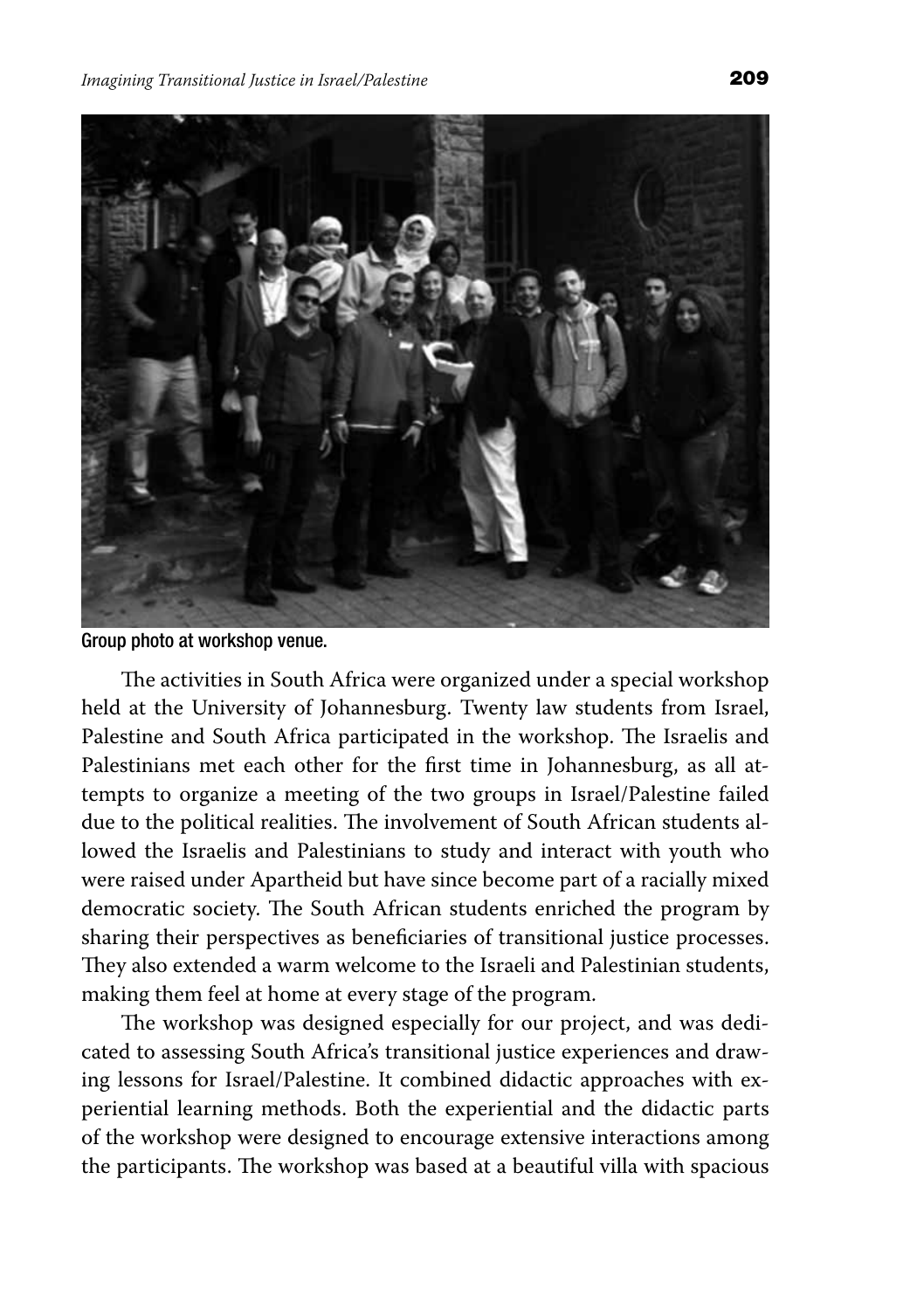classrooms, charming gardens, and a dining room. While the villa belonged to the University of Johannesburg, it was removed from the main campus and thus offered an intimate and informal setting that was conducive to our interactive program.

During the workshop, the students met inspiring South Africans such as retired Constitutional Court Justice Richard Goldstone and TRC Commissioner Pumla Gobodo-Madikizela. The students also received lectures from over a dozen leading South African scholars, who covered topics ranging from the history of Apartheid, to the South African Constitution and Constitutional Court, the TRC and its amnesty regime, post-Apartheid prosecutions, reparations, land reforms, restitution, memorialization, the African Ubuntu philosophy, reconciliation, forgiveness, and gender equality. Some of the scholars presented critical perspectives on South Africa's transitional justice processes. For example, it was argued that transitional justice failed as far as its economic dimensions were concerned. Every lecture was followed by a Q&A session and a group discussion. In addition, the students discussed transitional justice with Apartheid victims who are members of the famous "Khulumani Support Group," and with activists



Group photo at the Apartheid Museum.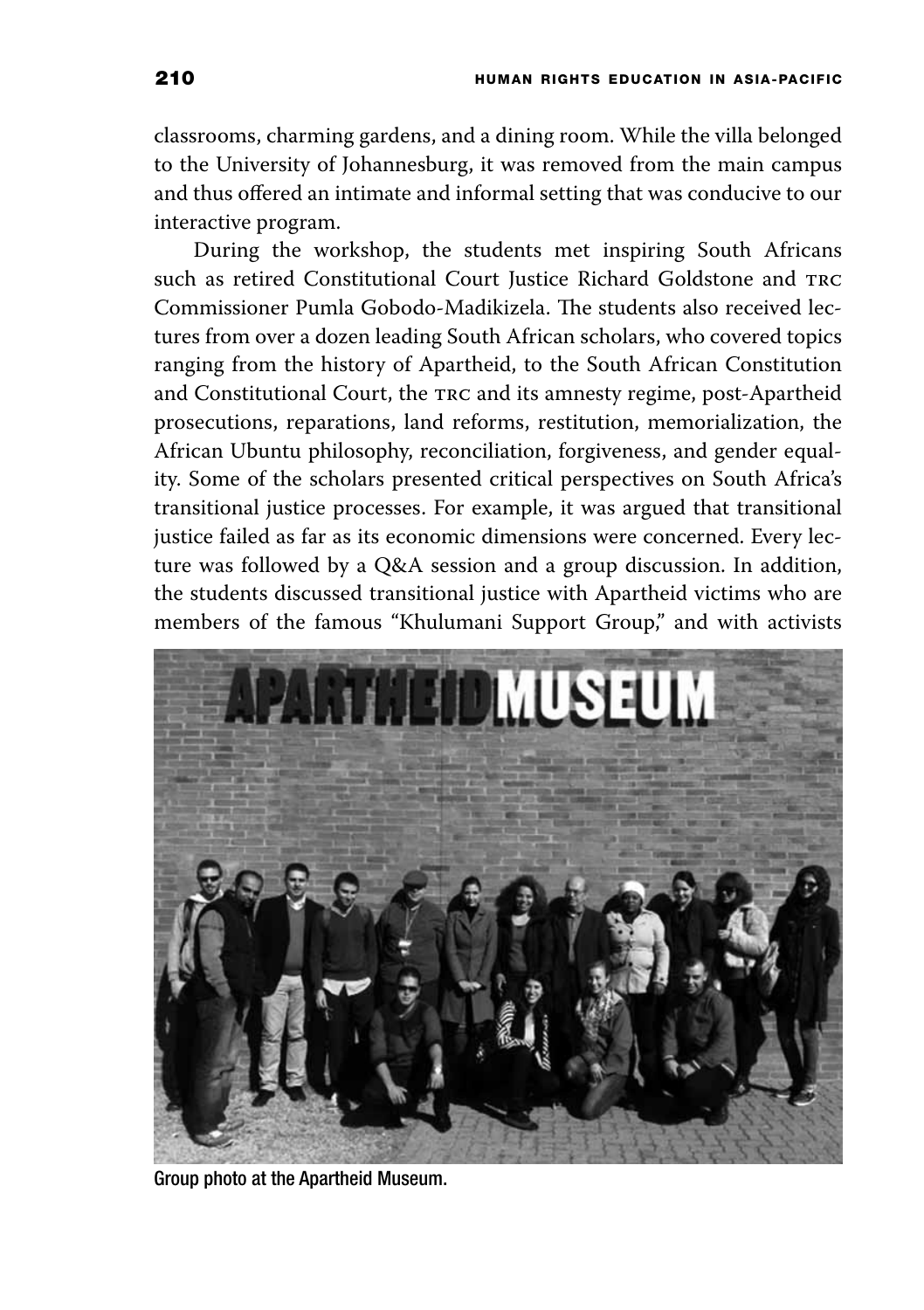

Students at Regina Mundi (site of South Africa's TRC).

from the Ahmed Kathrada Foundation, the International Center for Transitional Justice, the Johannesburg Holocaust and Genocide Centre, Liliesleaf Trust, and the Helen Suzman Foundation.

In addition to lectures and discussions, the workshop included study sessions, film screenings, and site visits. During the study sessions, the students split into small multinational teams of three or four individuals and together explored certain topics from the various national and academic perspectives of the group members. The students chose their respective topics at the begin-

ning of the workshop, and were asked to research these topics by posing relevant questions during the workshop meetings and study sessions. After the workshop they were asked to develop their initial research into an academic paper, which they later presented at university conferences in Israel and Palestine.

Some of the documentary films shown during the workshop focused on the Israeli-Palestinian conflict. The films addressed unique aspects of the conflict, which presented opportunities for justice and reconciliation. The screenings were followed by group discussions, and supplemented with lectures by Israeli and Palestinian experts, including historian Dr Adel Manna of the Jerusalem Van Leer institute. These activities provided a structure for the participants to deliberate on different perspectives of the Israeli-Palestinian conflict. The participation of both Jewish and Palestinian students generated rich discussions about each group's interpretation of the past and visions of the future. Heated debates revolved around competing perceptions of past injustices and the appropriate reparations. As discussed below, agreements were not always reached but the discussions promoted empathy and understanding among the participants. Interesting and nonobvious perspectives were offered by the two members of the Tel Aviv University group who were Palestinian citizens of Israel, and who represent a minority in Israel that has a tense relation with Jews and is separated geographically from their Palestinian brothers in the West Bank.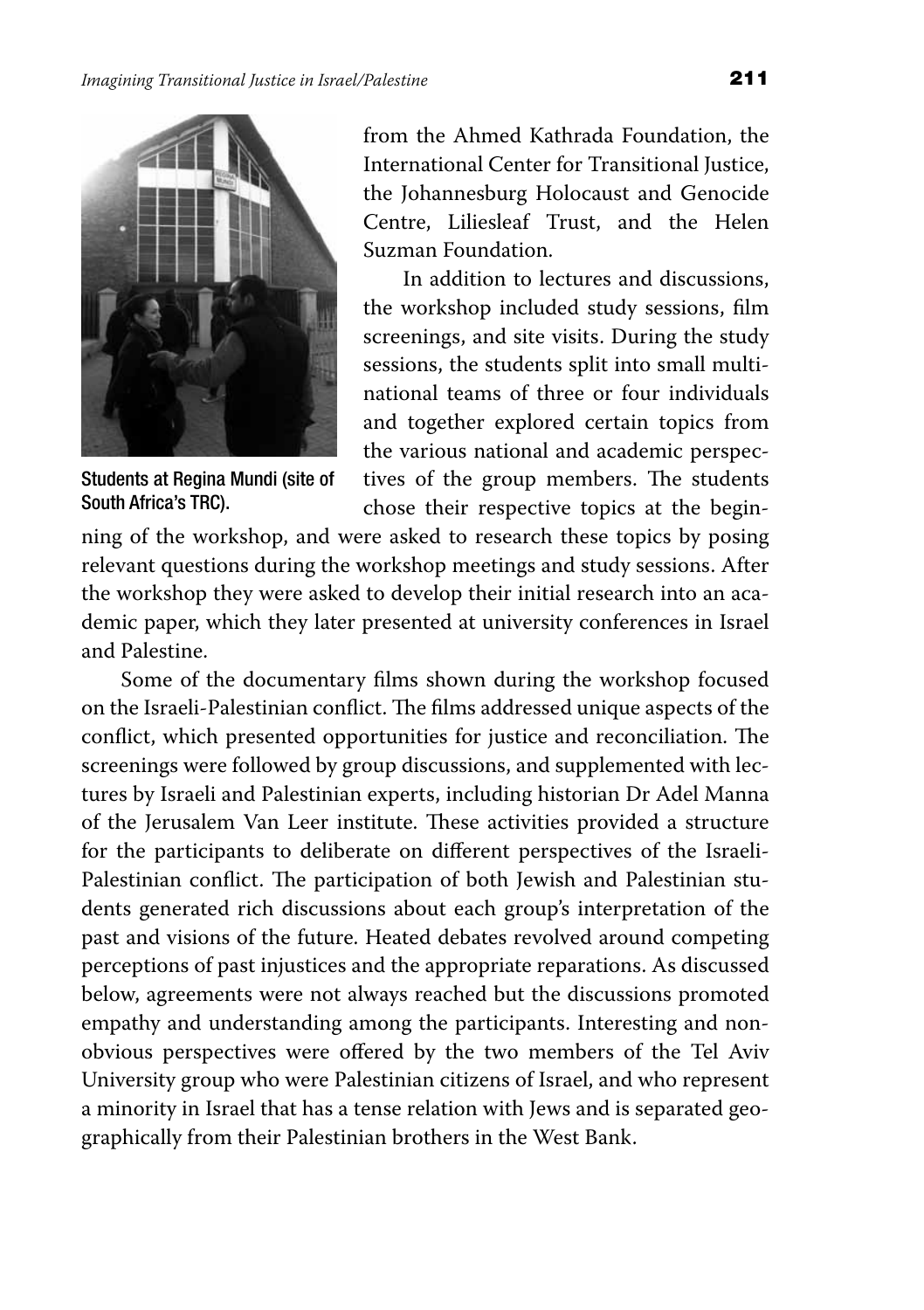The sites visited during the workshop included the South African Constitutional Court as well as a number of relevant museums and memorials such as the Women's Prison, Liliesleaf Farm, the Apartheid Museum, the Hector Peterson Museum, Mandela House, the Regina Mundi church, and Museum Africa. At some of these venues, special activities were organized for the students. For example, during their visit at the Apartheid Museum, the students met the museum's curator and heard from her about the creation, purposes, programs and development of the museum. The students also went to the landmark Market Theatre, where they watched John Kani's latest political play "Missing." These special programs exposed the students not only to transitional justice processes in South Africa but also to the very injustices these processes were supposed to remedy. The site visits were stimulating and allowed the students to "experience" South Africa with all their senses rather than merely hearing or reading about it. These excursions also provided great opportunities for social interactions (especially the bus trips they entailed).

The workshop was an eye-opener for the students. They not only acquired special insights into South Africa and its transitional justice mecha-



Students attending lecture at the Constitutional Court of South Africa.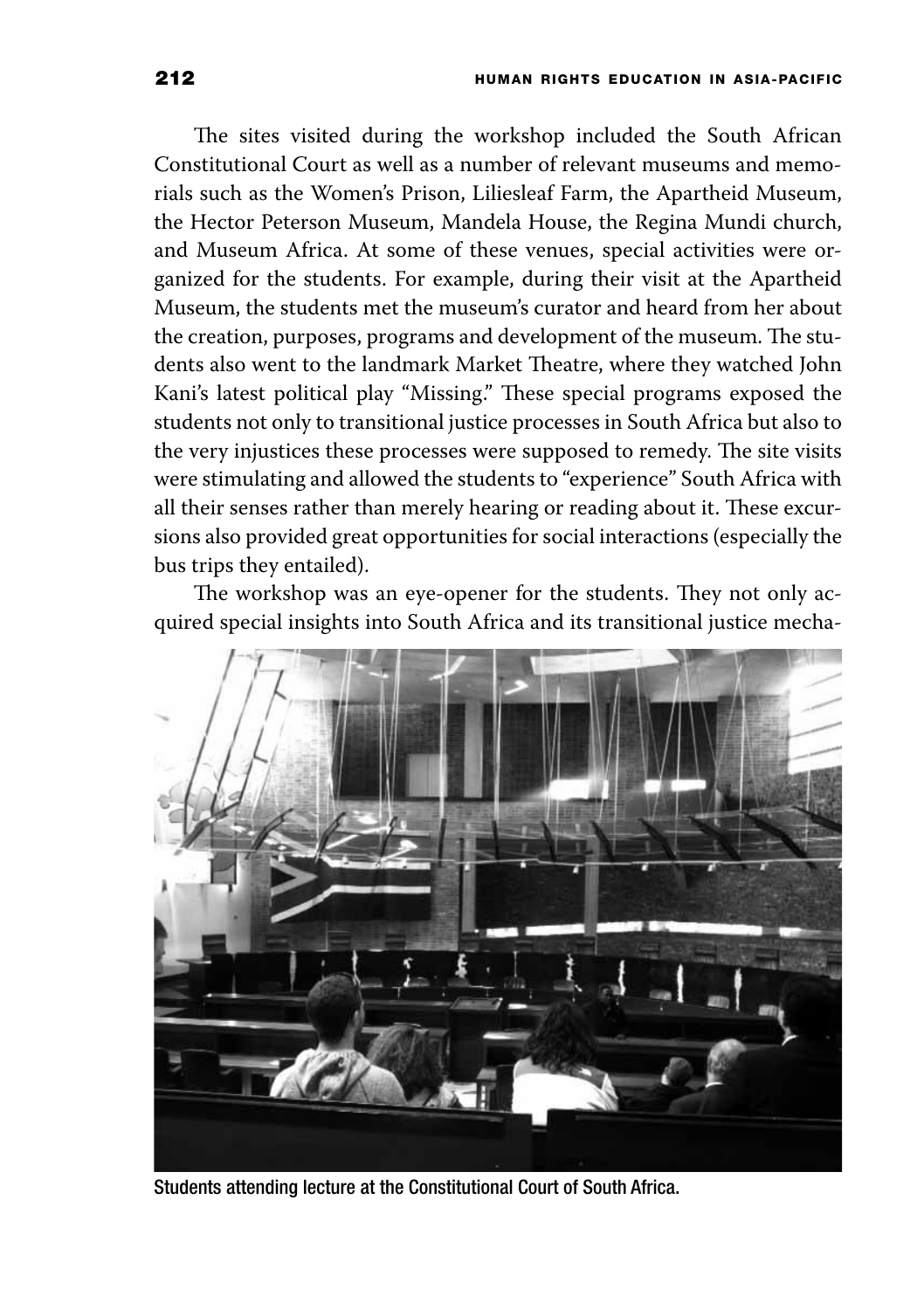

Students at Hector Pieterson Museum.

nisms, but they also began thinking about new approaches that could help transform the Israeli-Palestinian conflict. South Africa's experience shows that local context is critical for the design of transitional justice processes. But this did not deter the students from considering the relevance of these processes back home; instead, it made them think creatively about ways to adapt transitional justice approaches to Israel/Palestine, whether in connection with land reforms, collective apologies, education programs, etc.

Another significant lesson from South Africa concerned the role of civil society. While national involvement was critical for the success of transitional justice processes in South Africa, civil society bottom-up initiatives that took place for about a decade prior to the TRC were essential for building the legitimacy of later official transitional justice institutions. This is an important lesson for Israel/Palestine, where any official involvement in transitional justice is far from sight. The students also reflected on the value and challenges of compromise. Interestingly, while the Israel-Apartheid analogy was raised, it was not central to the discussions, which rather focused on ways to address and rectify the respective experiences of injustice in Israel and South Africa.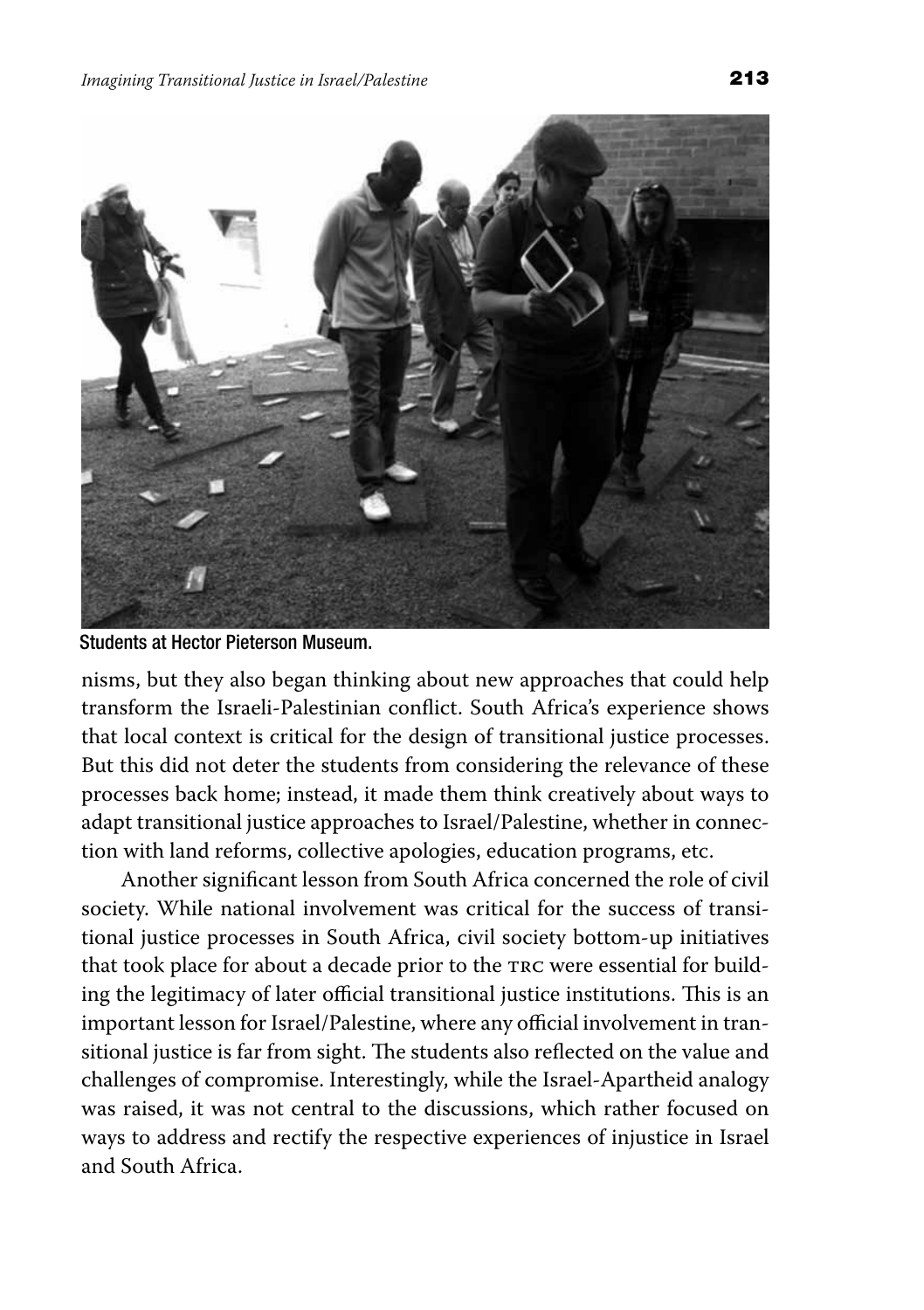At the end of the workshop, one of the Israeli participants considered that "just as they teach about the Holocaust, they should teach about apartheid. I find apartheid to have universal significance, and the fact that we got to listen, know, meet and learn about apartheid, and not just from an 'academic' perspective, but really closely, was for me an experience that changed me and my way of thinking … reality is complex, but it does not change the fact that the apartheid legal regime has ended, and therein lies an enormous power that inspires confidence and hope." A Palestinian student noted that the workshop had filled him with hope for "a new beginning in which we can engage in a genuine reconciliation process" in Israel/Palestine.

## Meeting the Other

In addition to the above-mentioned lessons and insights, the workshop had another important achievement: It forced the students to meet and listen to each other. This had a transformative impact on their perception of the other, the conflict and themselves. A Palestinian student admitted that this was the first time she saw Israelis without army uniform, and was glad to meet them and hear their views. An Israeli student added that this was "one of very few incidents in my life that I had the opportunity to deeply discuss the situation in Israel-Palestine not from within the Jewish-Israeli perspective, but with Palestinians who are not citizens of Israel." Another participant, a Palestinian citizen of Israel, repeatedly noted how grateful he was for the unique opportunity to study with Palestinians from the West Bank. A Jewish-Israeli student noted that "meeting with the Palestinian students, and especially in South Africa, caused me a kind of split personality. On the one hand I felt the hurt and anger of the Palestinian side, but on the other hand I could not completely erase my Israeli side and it was hard to feel that my voice lacked legitimacy … it took me a while to digest the complexity and transform it into something positive rather than threatening."

Students were also affected on a more personal-individual level. For example, one participant explained that "above all, the journey made me realize that it's ultimately all about men and women. The interpersonal relationship that was forged, even if for a short time, was the most significant thing for me." Another student described the workshop as "eye-opening because there is so much that goes into making Palestinians the 'other' that it came as somewhat of a shock to see that they are exactly the same in more ways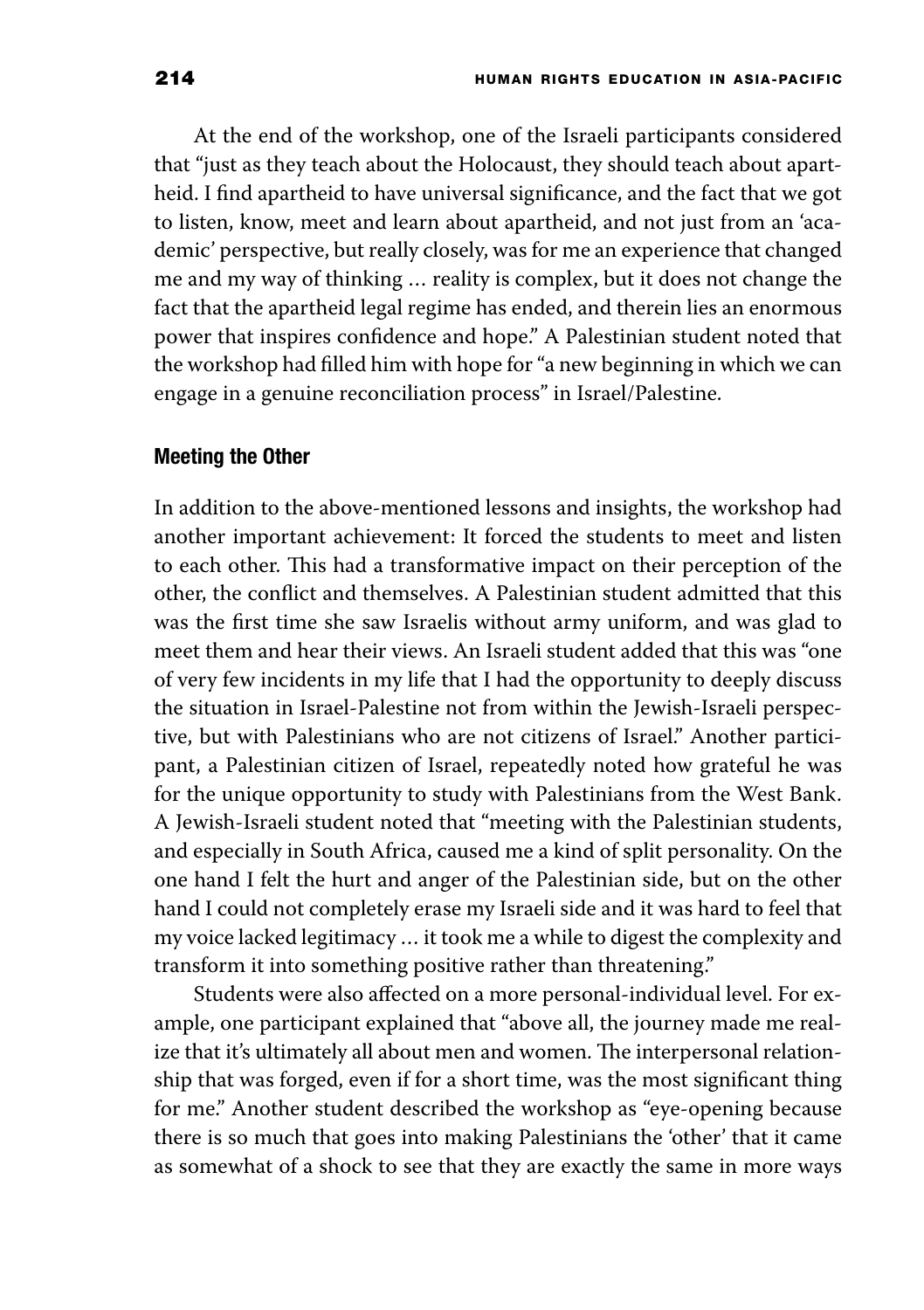than can be imagined". A Palestinian participant boldly acknowledged that the workshop had taught him that he could change.

Throughout the two-week workshop, despite the conflict back home, the Israeli and Palestinian students interacted freely and easily. They expressed different views and opposing narratives about the conflict, but were still able to voice their own perspectives and listen to the others. While some of the discussions in class were heated, they were always civil, and after class the students often enjoyed light conversations over dinner and at the dormitories. They spent many hours together, from brushing their teeth every morning in the communal bathrooms, to classroom activities, bus trips, site visits, sharing meals, and watching the occasional soccer game on TV. One of the female participants recalled that "hanging out with the girls in the dormitory housing provided ample opportunities to have informal conversations about the normal stuff girls talk about in dormitories." The students maintained their solidarity even when the harsh reality back home knocked on our door. This was stressed by a participant who described one evening in Johannesburg: "I will never forget sitting at one of our last dinners together while every single person in the room was on their phone, checking for news updates on the status of the three missing Israeli students [who were abducted near Hebron before the workshop]. There were rumors that their bodies had been found, and each of us checked our own preferred source ... news bulletins in English, Arabic, and Hebrew were compared one against the other. There was a collective sense of anger, disbelief, sadness, and tension about what was to come."

## Conferences in Israel/Palestine

After two weeks together in Johannesburg, the Israeli and Palestinian students were sad to part ways. Unfortunately, they returned home to a very tense environment. The violence in and around Gaza had blown into fullscale war. There was very little email-interaction between the groups, despite their earlier intentions to remain in touch. After returning home, one of the students noted that "coming back from South Africa to some of the most violent months the Israeli-Palestinian conflict has seen in years was extremely frustrating, and reminded me how far the political discourse that took place in the workshop was from the current discourse in Israel-Palestine." Other participants experienced things differently. For example, one Israeli student noted that "the war had more depth and context for me because of the weeks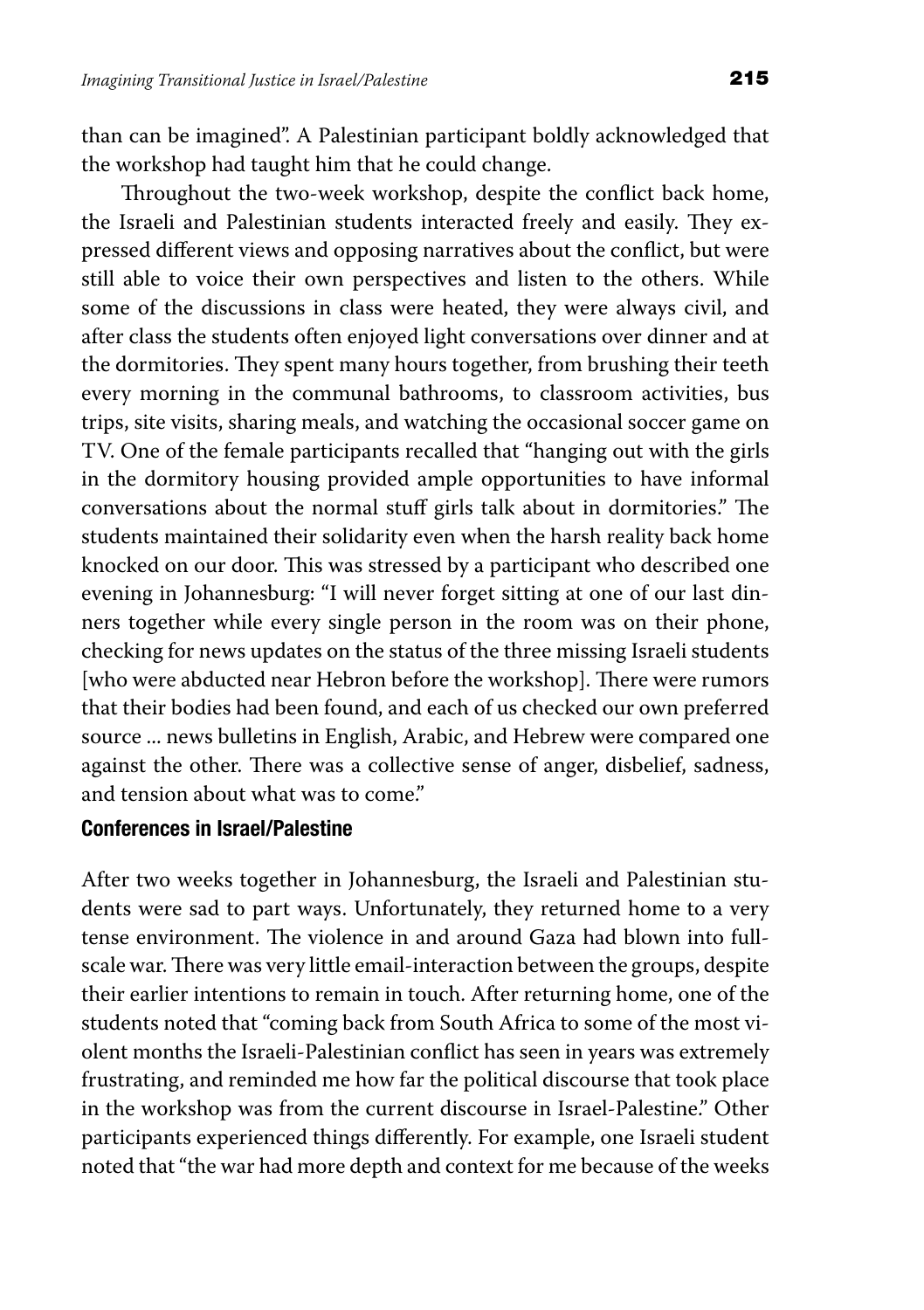

Conferences in Israel/Palestine.

I spent with Israeli, Palestinian, and South African students. I was able to more easily personalize and humanize the people on the 'other side', and I felt that maybe the other students were able to do the same."

In any event, during and after the Gaza war, the students continued working on their project research papers. These papers addressed possible transitional justice approaches for Israel/Palestine and were based on the students' experiences in South Africa, the multinational study sessions, and complementary individual research. Thus, in a way, the students continued their joint learning experience despite the lack of direct Israeli-Palestinian communication. This was an important legacy of the workshop.

The project culminated with two academic conferences in Tel Aviv and Hebron, where the students presented their research papers and discussed their insights from South Africa. The conferences also brought together international and local scholars from various disciplines, who shared their perspectives on the potential and pitfalls of transitional justice processes in Israel/Palestine. International participants included Prof Kai Ambos of Goettingen University, Prof Mark Osiel of the University of Iowa, Dr Regula Ludi of the University of Bern, and Dr Annette Weinke of the University